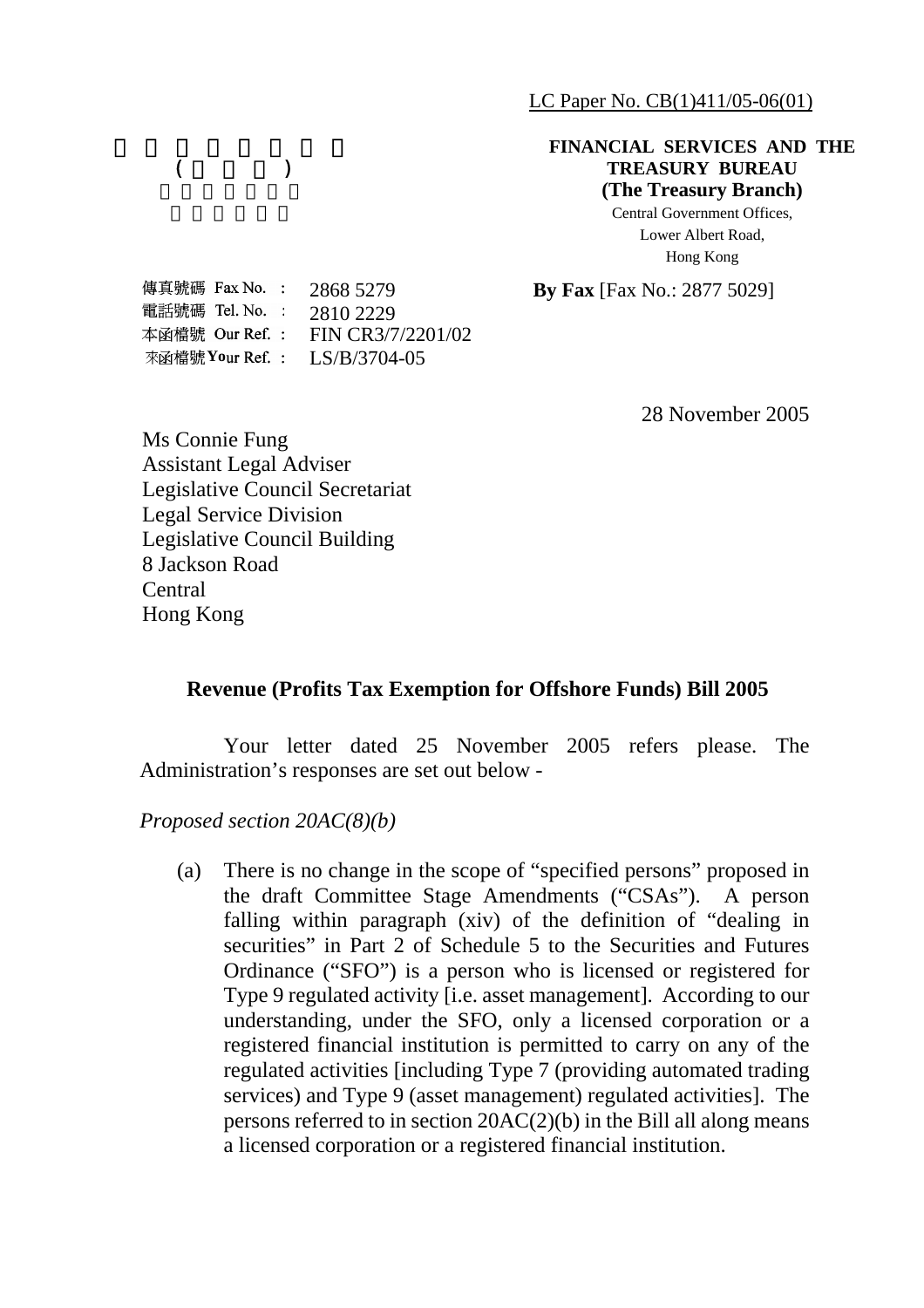(b) We have no objection to your proposal to add "Part 1" to the description of regulated activity in the proposed section  $20AC(8)(b)$ .

## *Proposed Schedule 16*

- (a) Similar wording exists in section 16(1)(d) of the Inland Revenue Ordinance ("IRO"), viz. "in the ordinary course of the business of the lending of money". The wording is not defined in the IRO. The administration of the relevant provisions in the IRO relies on the ordinary meaning of the wording rather than the Money Lenders Ordinance. *Shun Lee Investment Co. Ltd. v. CIR* 1 HKTC 322 and Board of Review Case No. D38/89 4 Vol. 433 are two relevant cases in which it was stated that whether there is a money lender licence is not conclusive in the context of the IRO and it is a question of fact whether a money lending business is carried on.
- (b), (c) and (e)

 Though reference has been made to the definitions of the same terms in the SFO and the Banking Ordinance ("BO") in drafting the definitions for "collective investment scheme", "deposit" and "securities" in the CSAs, the definitions are in fact meant to be separate and independent from those in the SFO and the BO. The definitions of these terms in the SFO and the BO have their own regulatory functions to play, which are considered not necessarily appropriate for administering the offshore funds exemption under the IRO. Therefore, the aforesaid definitions are modified so as not to distort the legislative intent of providing tax exemption to offshore funds dealing in those instruments.

(d) "Contract for differences" is a contract which rides on the differences in the value of the underlying property/index. It covers a wide range of contracts, including certain types of financial derivatives traded by offshore funds. Although the BO and SFO do not have a definition for "contract for differences", the scope of tax exemption under "futures contract" has to be limited to transactions falling within the meaning of "contract for differences" that may be entered into by an authorized institution under the BO or are